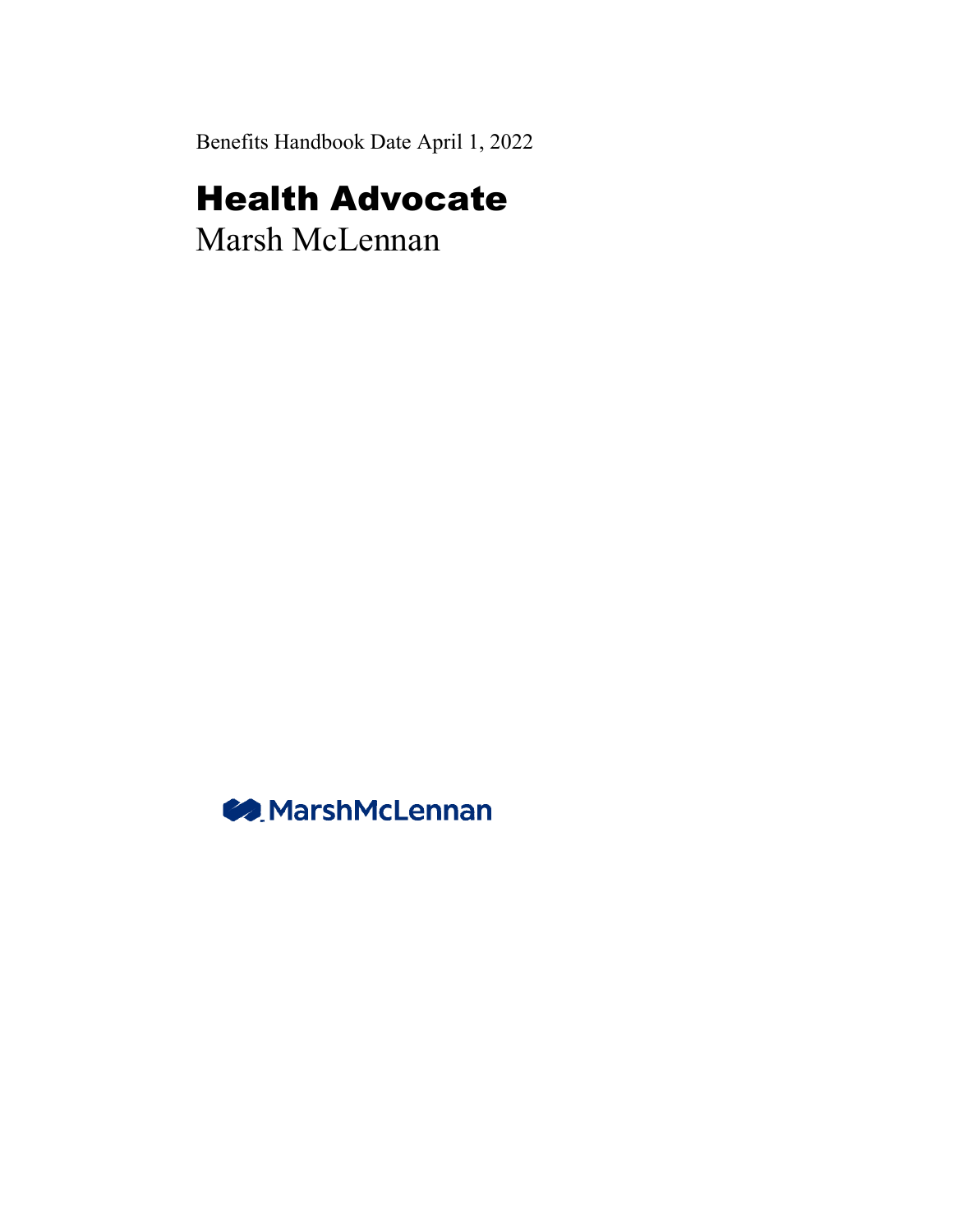## Health Advocate

*Navigating the health care system can be a confusing process. Health Advocate can help you resolve claim issues, understand a diagnosis, find a provider, get cost estimates, and more. Your Personal Health Advocate will listen, understand your health needs, and then help you find solutions.* 

#### Plan Summary

This section provides a summary of Health Advocate (the "Plan") as of January 1, 2022.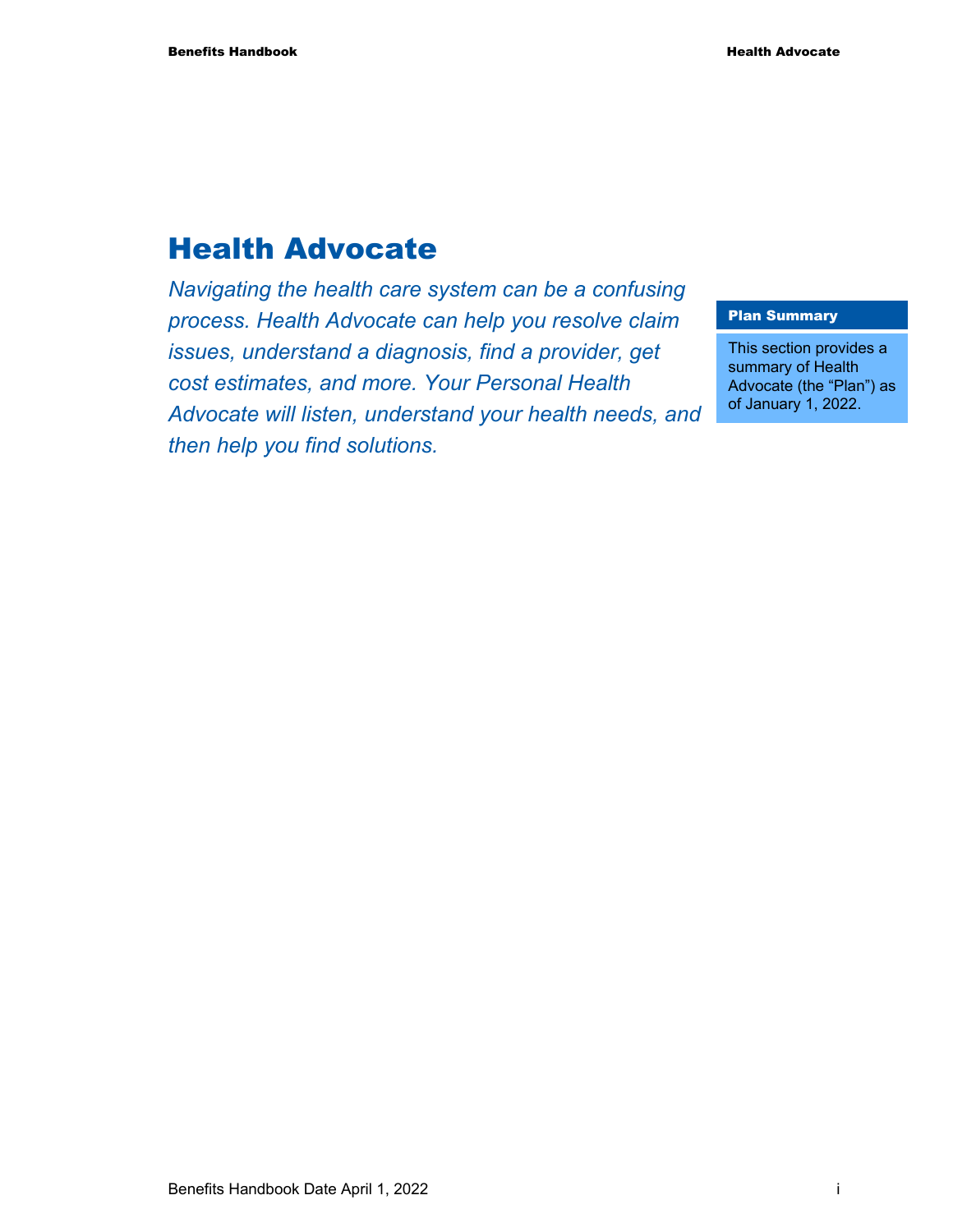## The Program at a Glance

Health Advocate is a service that can help you and eligible family members navigate the health care system. The chart below contains some important program features. For more information, see "How the Program Works" on page 4.

| <b>Program</b><br><b>Feature</b>    | <b>Highlights</b>                                                                                                                                                                                                             |
|-------------------------------------|-------------------------------------------------------------------------------------------------------------------------------------------------------------------------------------------------------------------------------|
| How the Program<br><b>Works</b>     | When you call Health Advocate, you will be assigned a Personal Health<br>Advocate (PHA) who will guide you through the process to get you the<br>help and support you need.                                                   |
|                                     | The PHA works with a team of health professionals, including nurses,<br>ш<br>medical directors, claims specialists and benefits professionals. Your<br>PHA is available to answer any health care questions you may have.     |
|                                     | Health Advocate is not a replacement for health care coverage and<br>ш<br>should not be used in case of emergencies.                                                                                                          |
|                                     | See "How the Program Works" on page 4 for details.<br>ш                                                                                                                                                                       |
| Eligibility                         | You are eligible to participate in this program if you meet the eligibility<br>ш<br>requirements described under "Eligible Employees" on page 2.                                                                              |
|                                     | See "Participating in the Program" on page 2 for details.<br>ш                                                                                                                                                                |
| <b>Family Member</b><br>Eligibility | Your family members can use Health Advocate if they meet the eligibility<br>ш<br>requirements described under "Family Member Eligibility" on page 3.<br>See "Participating in the Program" on page 2 for details.<br>ш        |
|                                     |                                                                                                                                                                                                                               |
| <b>Enrollment</b>                   | There is no need to enroll and coverage is automatic for eligible<br>ш<br>employees.                                                                                                                                          |
| Cost                                | There is no cost to you or your eligible family members for using Health<br>ш<br>Advocate. If the program provides referrals to other services, you are<br>responsible for paying for any services you choose.                |
| <b>Confidentiality</b>              | Your privacy is guaranteed. Reporting of information adheres to Health<br>ш<br>Insurance Portability and Accountability Act (HIPAA) privacy laws.<br>Your specific name and medical information will NOT be shared with<br>u. |
|                                     | anyone.                                                                                                                                                                                                                       |
|                                     | See "How the Program Works" on page 4 for details.                                                                                                                                                                            |
| Contact                             | For more information, contact:                                                                                                                                                                                                |
| <b>Information</b>                  | <b>Health Advocate</b>                                                                                                                                                                                                        |
|                                     | Hours: Normal business hours are Monday through Friday, 8:00 a.m. -                                                                                                                                                           |
|                                     | 10:00 p.m. Eastern time; after hours and weekends, on call staff is available                                                                                                                                                 |
|                                     | for assistance.<br>Phone: +1 866 799 2488                                                                                                                                                                                     |
|                                     | Website: www.healthadvocate.com/members                                                                                                                                                                                       |
|                                     | First time user: Enter Marsh McLennan and click continue. Click on register                                                                                                                                                   |
|                                     | now to create a username and password.                                                                                                                                                                                        |
|                                     | E-mail: answers@healthadvocate.com                                                                                                                                                                                            |
|                                     | Health Advocate administers this program for Marsh McLennan. Health<br>Advocate's decisions are final and binding and Marsh McLennan does not<br>have any authority to change Health Advocate's decisions.                    |

Benefits Handbook Date April 1, 2022 1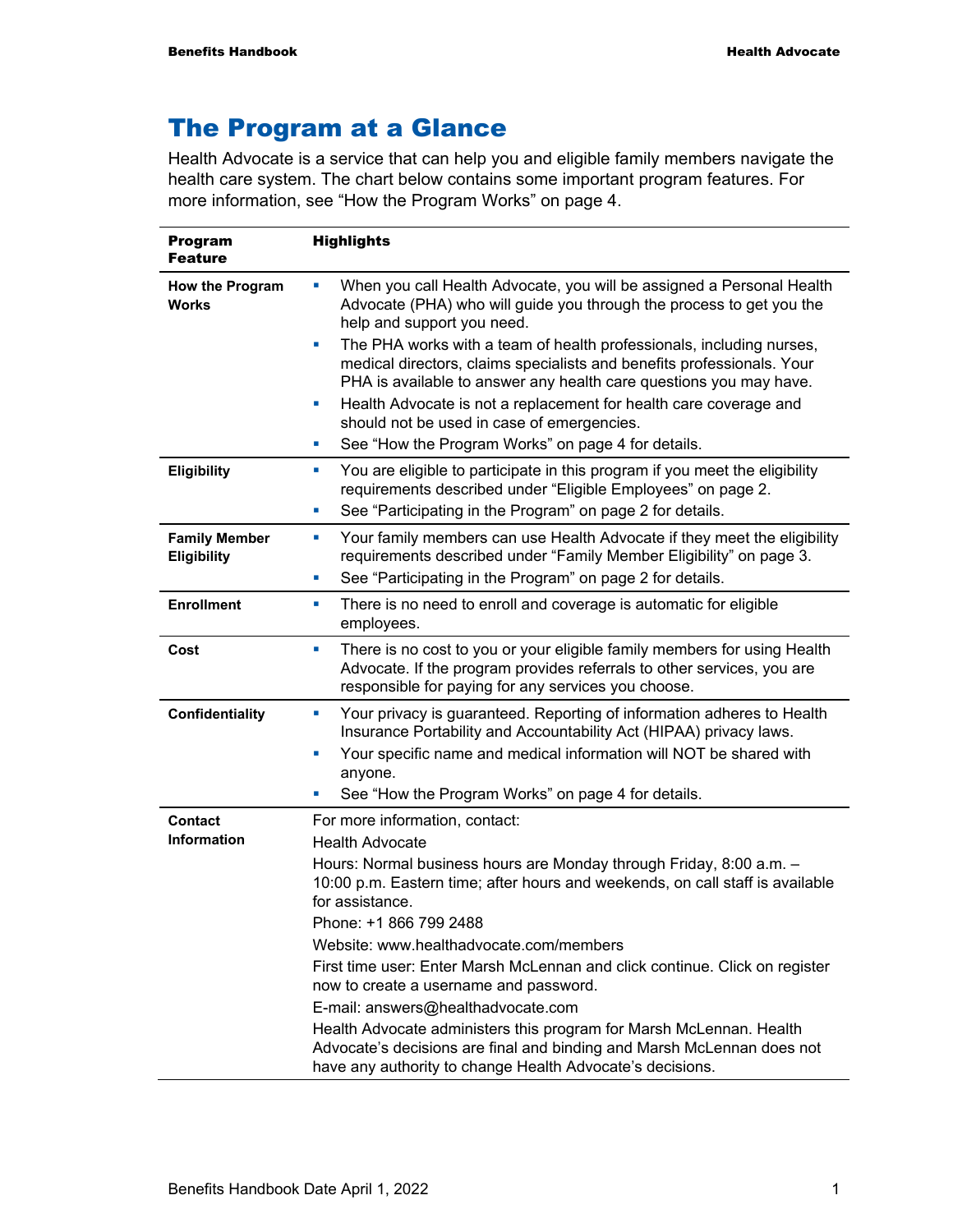## Participating in the Program

The following section provides information on how you start participating in the program.

If you are an employee of Marsh & McLennan Companies or any subsidiary or affiliate of Marsh & McLennan Companies and you meet the requirements set forth below, you become eligible on your eligibility date.

Your eligible family members are also covered under this program.

#### Eligible Employees

To be eligible for the benefits described in this section you must meet the eligibility criteria listed below.

#### *Marsh & McLennan Companies Employees (other than MMA)*

You are eligible if you are an employee classified on payroll as a US regular employee of Marsh & McLennan Companies or any subsidiary or affiliate of Marsh & McLennan Companies (other than Marsh & McLennan Agency LLC and any of its subsidiaries (MMA)).

Individuals who are classified on payroll as temporary employees, who are compensated as independent contractors or who are employed by any entity in Bermuda, Barbados or Cayman Islands are not eligible to participate.

#### *Eligible MMA Employees*

You are eligible if you are an employee classified on payroll as a US regular employee of Marsh & McLennan Agency LLC – Corporate (MMA-Corporate), Marsh & McLennan Agency LLC – Alaska (MMA-Alaska), Marsh & McLennan Agency LLC – Northeast (MMA-Northeast), Security Insurance Services of Marsh & McLennan Agency LLC or Marsh & McLennan Agency LLC, Private Client Services – National Region (MMA PCS – National).

Individuals who are classified on payroll as temporary employees or who are compensated as independent contractors are not eligible to participate.

#### *Your Eligibility Date*

There is no waiting period if you are ACTIVELY-AT-WORK. Your eligibility date is the first day you are Actively-At-Work on or after your date of hire.

#### "You," "Your," and "Employee"

As used throughout this plan summary, "employee", "you" and "your" always mean:

- For Marsh & **McLennan Companies** participants: a US regular employee of Marsh & McLennan Companies or any subsidiary or affiliate of Marsh & **McLennan** Companies (other than MMA).
- For MMA participants: a US regular employee of MMA-Corporate, MMA-Alaska, MMA-Northeast, Security Insurance Services of Marsh & McLennan Agency LLC or Marsh & McLennan Agency LLC, Private Client Services – National Region (MMA PCS – National).

In addition, references in this section to Marsh & McLennan Companies mean Marsh McLennan.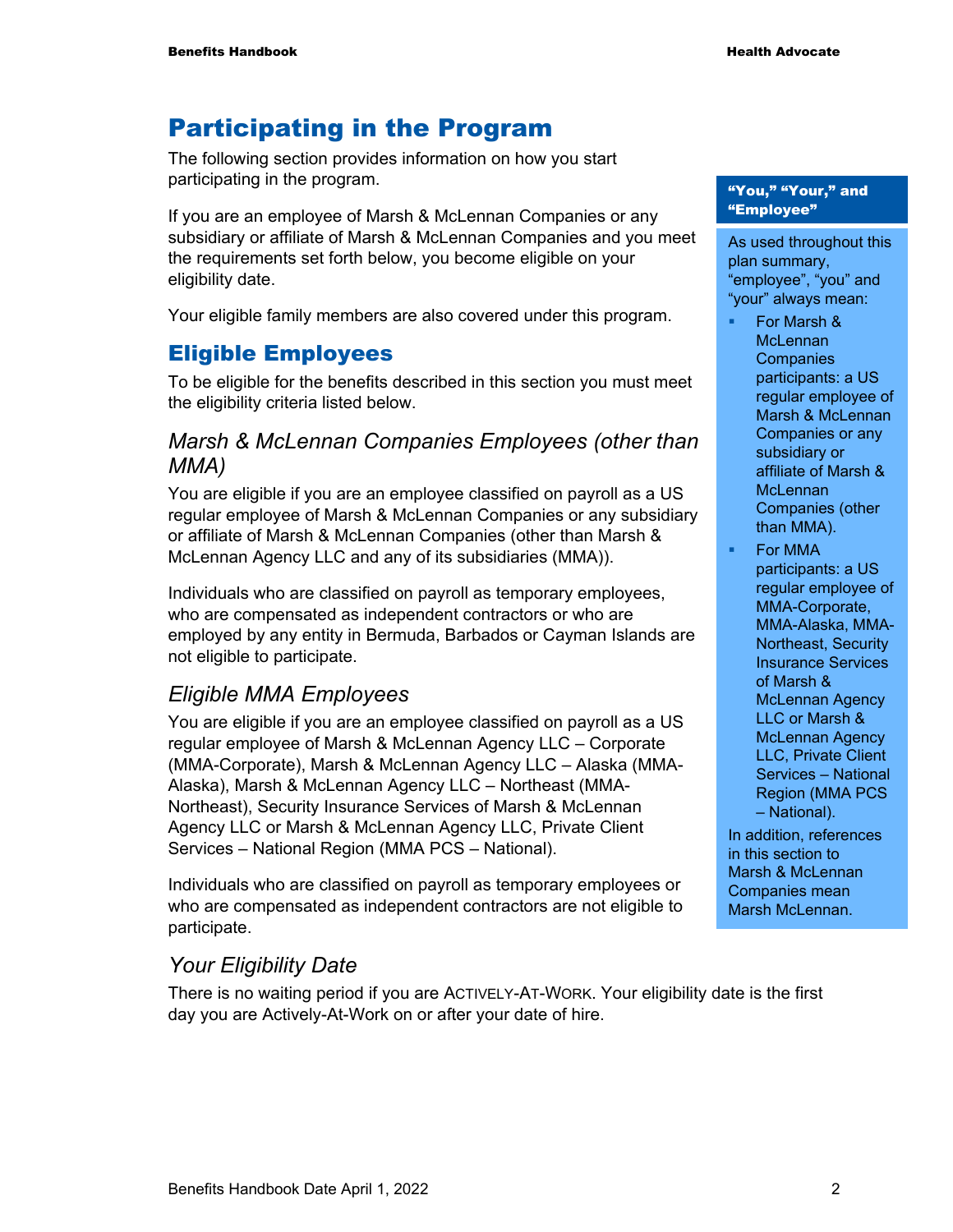#### Family Member Eligibility

Your eligible family members can use Health Advocate. An eligible family member is your:

- **domestic partner**
- child for whom you are the legal guardian
- child of a domestic partner
- **Example 2** legally adopted child
- **biological child**
- **spouse**
- **stepchild**
- **parent**
- parent-in-law.

Dependent children are eligible for coverage until the end of the calendar year in which they attain age 26. This eligibility provision applies even if your child is married, has access to health coverage through his or her employer, doesn't attend school full-time or live with you, and is not your tax dependent.

Only dependent children over age 18 are permitted to call Health Advocate. For dependent children under age 18, a parent or guardian must call on their behalf.

Marsh McLennan has the right to require documentation to verify the relationship (such as a copy of the court order appointing legal guardianship). Company medical coverage does not cover foster children or other children living with you, including your grandchildren, unless you are their legal guardian with full financial responsibility - that is, you or your spouse claims them as a dependent on your annual tax return.

#### When Coverage Starts and Ends

You are covered under this program on the later of your first day of employment or eligibility.

Coverage ends on the date when the first of the following occurs:

- **•** you no longer meet the eligibility requirements
- vou terminate employment
- **vour death**
- $\blacksquare$  the program is terminated.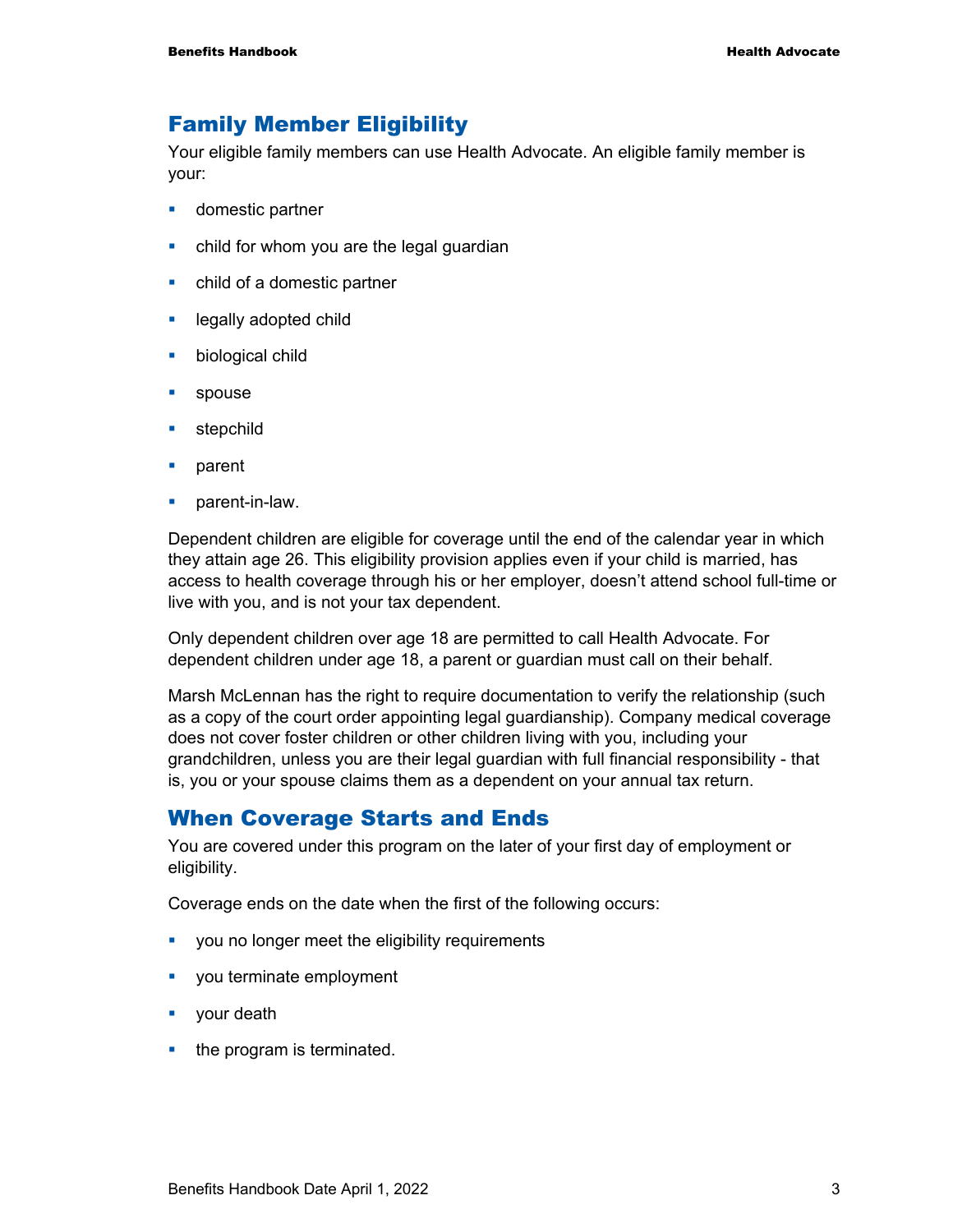#### Cost

There is no cost to you or your eligible family members for using Health Advocate. The Health Advocate program is funded by Marsh McLennan. If the program provides referrals to other services, you are responsible for paying for any services you choose.

#### Converting to an Individual Policy

#### *Can I convert this coverage to an individual policy when my coverage ends?*

No. You can't convert this coverage to an individual policy when your coverage ends.

### COBRA Coverage

#### *Can I continue coverage through COBRA?*

Yes. You can continue coverage under this program through COBRA if you experience a COBRA QUALIFYING EVENT and register your event within the legally allowable time frame.

#### *How do I apply for COBRA?*

For more information about your rights and coverage options under the Consolidated Omnibus Budget Reconciliation Act, see "Continuing Coverage" in the *Participating in Healthcare Benefits* section.

#### Coordination with Medical Plan

Health Advocate's program is NOT health insurance and is not a replacement for health care coverage. Rather, the service is designed to help members navigate the health care and insurance systems.

## How the Program Works

Health Advocate serves as a liaison for you with health care (medical, vision and dental) providers, insurance plans and other health-related community resources. This program covers a broad menu of services and can address nearly any clinical and insurancerelated question and issue.

Health Advocate's program is NOT health insurance and is not a replacement for health care coverage. Rather, the service is designed to help you navigate the health care and insurance systems. Health Advocate does this by providing you with access to a Personal Health Advocate. Health Advocate's goal is to improve your health care experience by helping to eliminate hassles and frustrations.

When you call Health Advocate, you will speak with a Personal Health Advocate (PHA), typically a registered nurse supported by medical directors and benefits and claims specialists. The PHA will personally help you with your issue, problem or other need for assistance. After obtaining the necessary background information, the PHA will work to resolve the issue and establish a time frame and method for responding to you.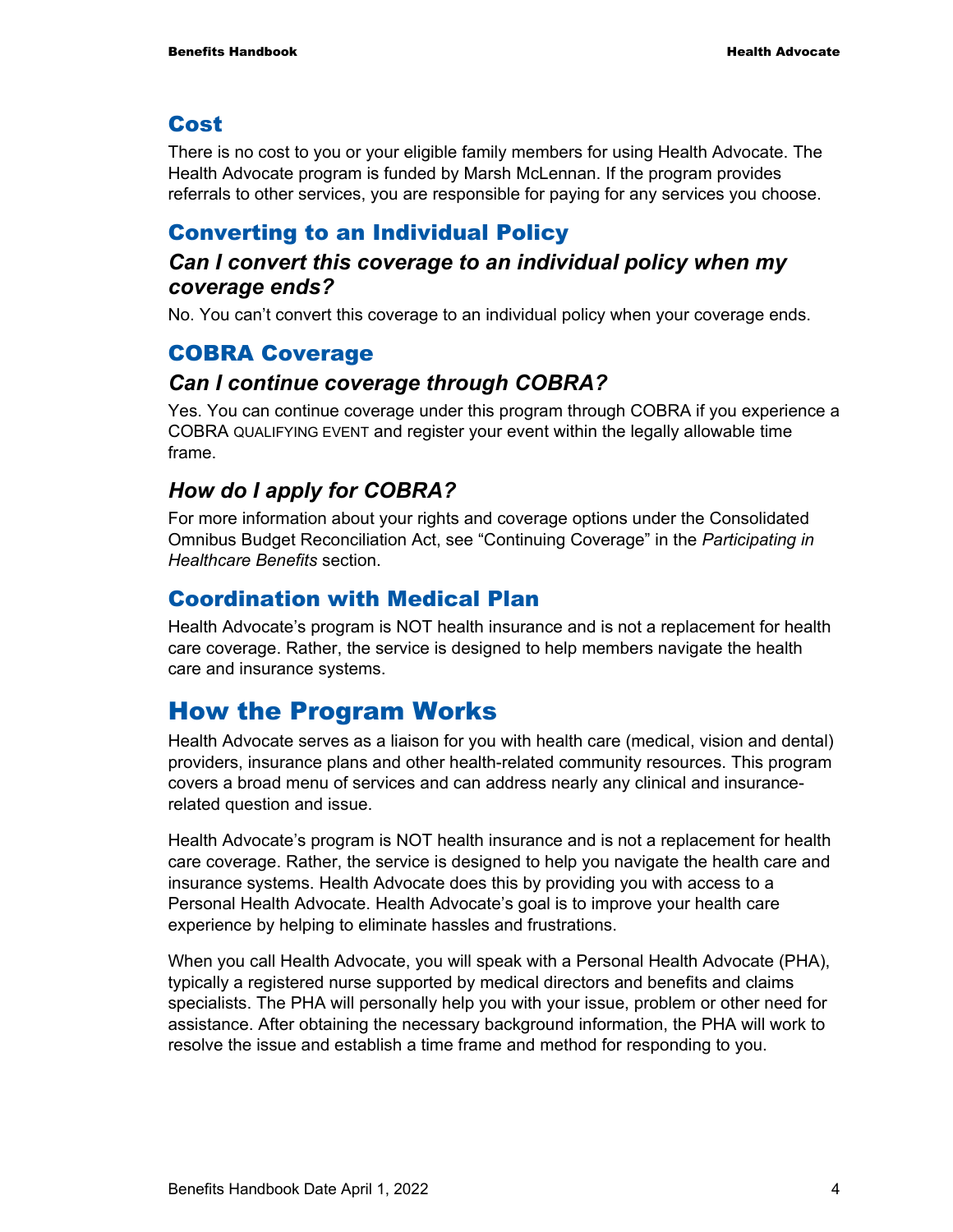#### *Who are the Personal Health Advocates?*

The Personal Health Advocate team consists of registered nurses, medical directors, and benefits and claims specialists that have years of experience working in health carerelated jobs. These professionals are carefully screened to ensure that they have both the necessary professional credentials and excellent personal communications skills to handle the problems members present to them.

#### *Will I be able to speak with the same Personal Health Advocate each time I call with an issue?*

When you call Health Advocate for the first time, you will speak with a Personal Health Advocate (PHA) who will listen to your issue and either help you or put you in touch with a nurse, benefits, claim or other professional who is specifically trained in that area. The PHA will stay with you for the duration of your issue. If you call about a new concern, you may work with the same PHA or you may be matched with a different PHA for your new issue. You may also speak with a different PHA if you call outside of their regular business hours of 8:00 a.m. – 10:00 p.m. Eastern time or on weekends. In these circumstances, you may receive a return call from another PHA who is on-duty to handle after-hours calls.

#### *When calling Health Advocate, what information will my family member or I need to provide?*

You or your eligible family member will need to provide the company name and your name. You or your eligible family member should also have available any information regarding the issue, including contact information for your doctor and/or health plan provider. In addition, an authorization or release may be required. Health Advocate will help facilitate any necessary authorizations.

#### *Can I access Health Advocate in other ways besides via phone?*

Yes. You can go online (www.healthadvocate.com/members) or download the mobile app (available on the App Store or Google Play). The member website and mobile app will allow you to see, learn and interact in real time with Health Advocate, no matter where you are. You will be able to:

- Conveniently and instantly upload documents and forms and view the status of your case
- Save money and make smarter choices by viewing tips on important consumer topics like ways to save money on your healthcare expenses or how to make the most of your medical visits
- Become more informed: Access trusted information on virtually any health topic like weight loss, pregnancy, first aid, chronic conditions and much more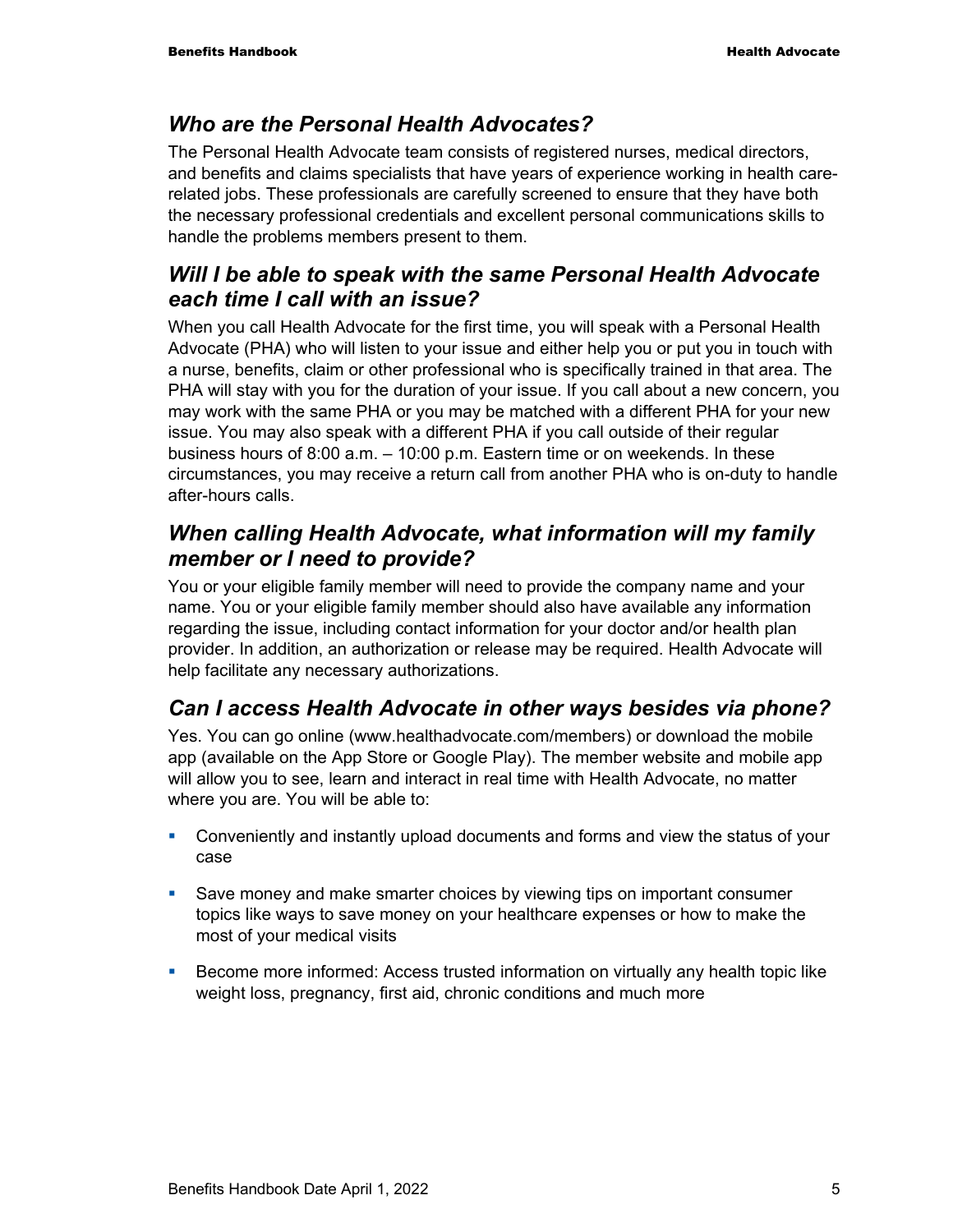#### *Can I call Health Advocate to answer treatment questions?*

No. Health Advocate does not provide medical care, advice or treatment, but rather can help you understand your condition and treatment that your physician recommends, as well as help arrange second opinions, or help you prepare for your doctor's visits. Health Advocate does not function as a nurseline.

#### *Will Health Advocate be talking to anyone at my health plan provider?*

If you request and authorize information to be shared, Health Advocate will release your consent to the appropriate individuals (e.g. health plan provider case manager) involved with your care.

### *Do I have to follow the recommendation of Health Advocate?*

No. You remain in full control of your health care decisions. The information you and your treating physician receive from Health Advocate is intended to help you make informed decisions regarding your treatment.

#### *If I have an authorized unpaid leave of absence, can I still participate in the program?*

If Marsh McLennan grants you an authorized unpaid leave of absence, coverage for you and your family members continues for the duration of your authorized period of leave.

### *If I become disabled, does the Plan still provide a benefit?*

During a period of approved disability, you and your covered family members remain eligible for coverage.

### *If I die*

If you die while you are an active employee, your eligible family members may be eligible for coverage under the Consolidated Omnibus Budget Reconciliation Act (COBRA). For information on COBRA, see "Continuing Coverage" in the *Participating in Healthcare Benefits* section.

### *If I no longer satisfy the Plan's eligibility requirements*

Your coverage ends on the date you no longer satisfy the Plan's eligibility requirements. Coverage for eligible family members ends when yours does.

When coverage ends, COBRA coverage may be available, as described under "Continuing Coverage" in the *Participating in Healthcare Benefits* section.

### *If my family member loses eligibility status*

If your family member no longer meets the eligibility requirements, his or her coverage ends.

Family members who lose coverage may be eligible for coverage under COBRA provisions described under "Continuing Coverage" in the *Participating in Healthcare Benefits* section.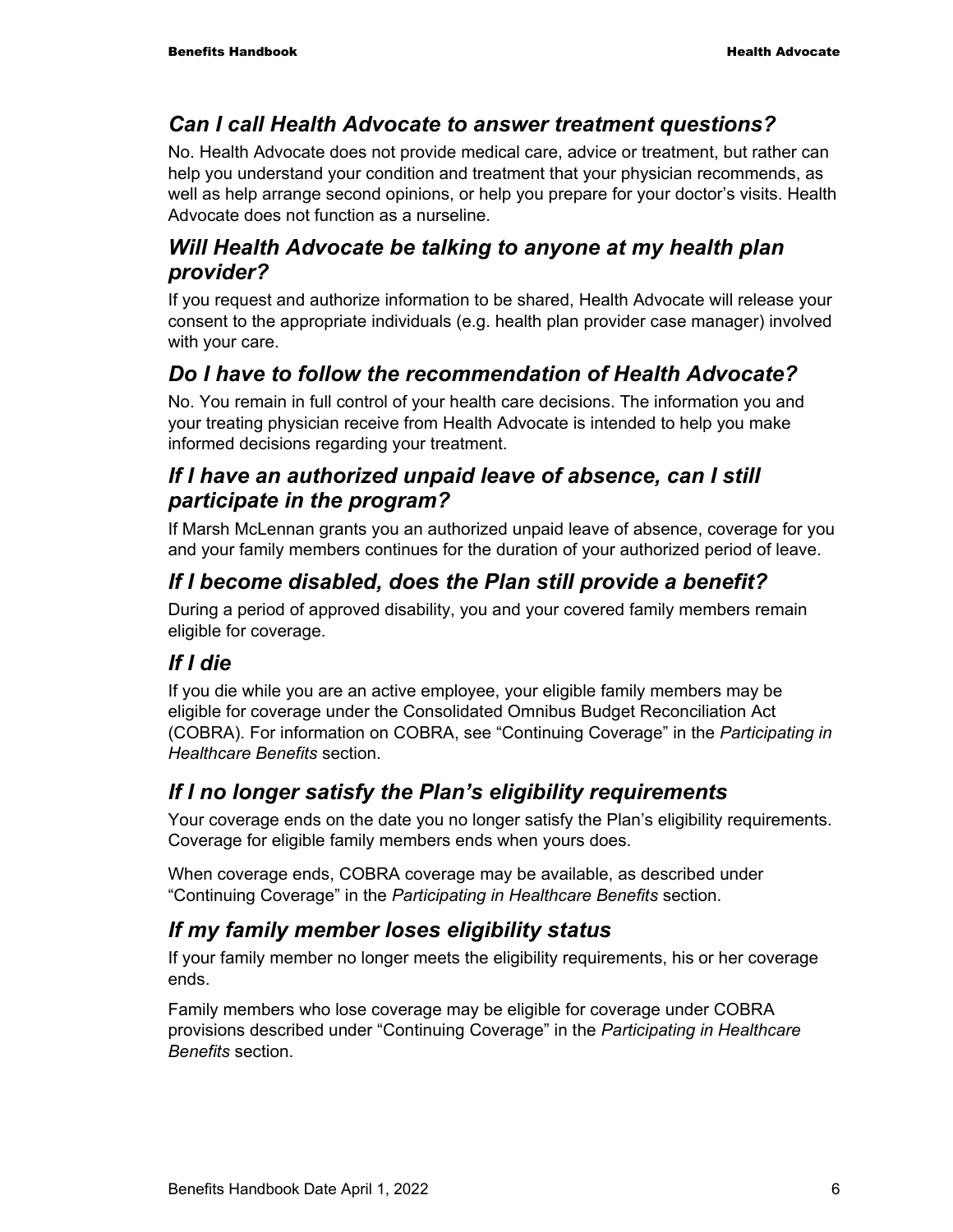#### Services Provided

A Personal Health Advocate will:

- Assist you in finding medical/vision/dental providers (in or out- of -network) anywhere in the country
- Explain diagnoses, tests, treatments and medications that have been recommended by your doctor
- Assist in obtaining pre-authorization and predeterminations for medical or pharmaceutical services
- Schedule, or attempt to expedite appointments with high-demand specialists
- **Locate services that are not covered by your health plan or attempt to find lower cost** alternatives
- Coordinate home care equipment following discharge from the hospital and/or answer questions and recommendations by hospital discharge planners
- **Coordinate and make arrangements for diagnostic tests**
- Assist in estimating costs for common medical services and procedures
- **Assist in claim resolution, including:** 
	- − Uncovering charges incorrectly applied to your deductible
	- − Resolving questions about whether services are condition-specific or related to preventative care
	- − Resolving incorrect plan procedure interpretations, such as emergency room claims denied for a lack of pre-certification
	- − Providing payers with additional information required to correctly pay a claim or apply a benefit
	- − Resolving coordination of benefits disputes between multiple providers
	- − Resolving errors in the application of deductibles and co-payments
	- − Providing the correct insurance information to the provider for coordination of benefits between dental, medical and other healthcare providers
- Facilitate transfer of medical records and reports prior to scheduled appointment with new provider
- Assist with eldercare and caregiver services including:
	- − Finding in-home care, adult day care, assisted living, long-term care
	- − Researching transportation to appointments
	- − Coordinating care with multiple providers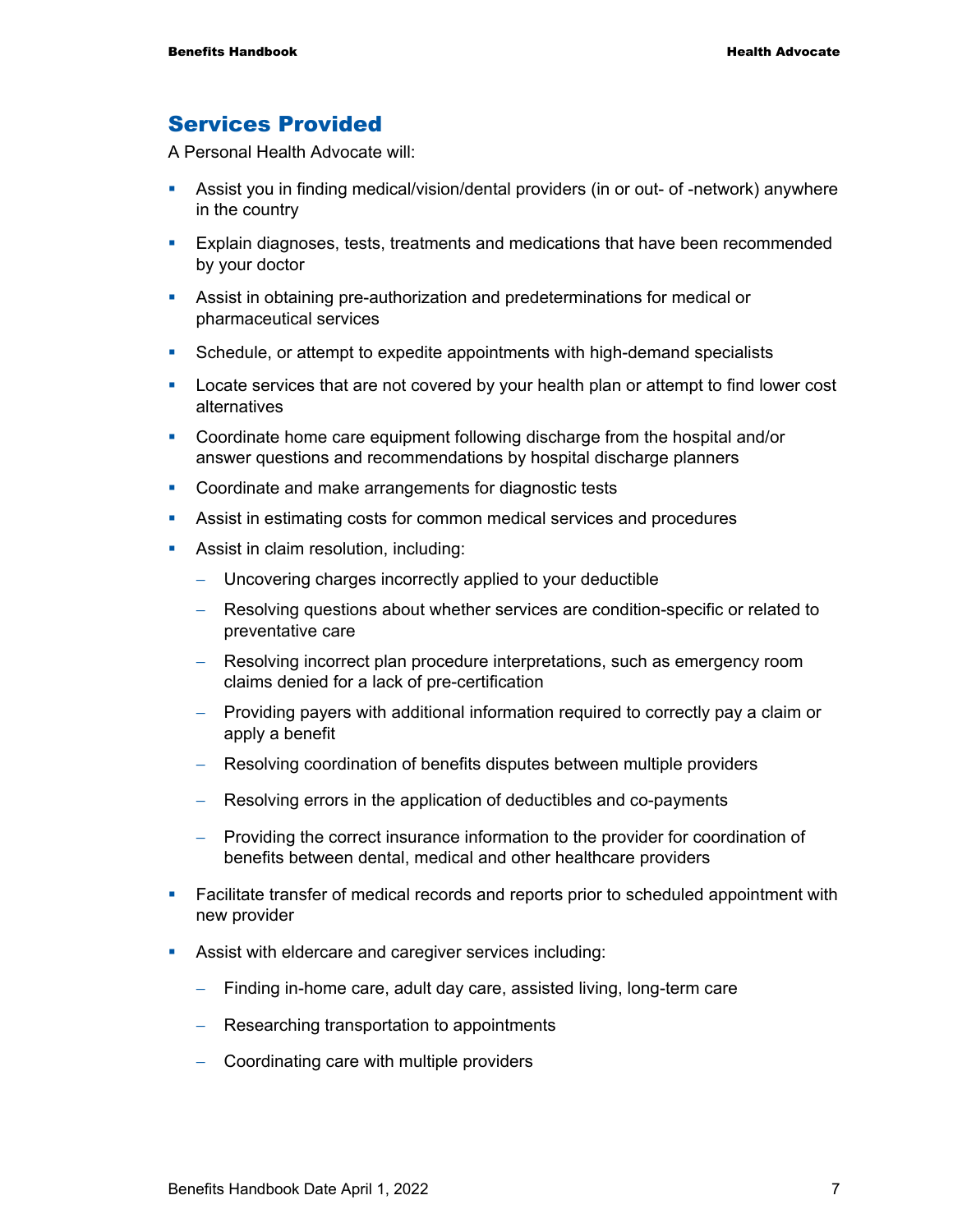- Assist in applications and coordination of benefits for individual coverage options including Medicaid, Medicare or other individual policies
- Assist in finding services that may not be covered by a health plan, i.e. private duty nursing, group home for individuals with special needs, home health care, etc.
- **Help prepare you for visits with physicians and other providers, including formulating** questions to ask a physician during a visit
- Assist you in finding a physician for a second opinion if you would like to consult with another medical professional for verification of original diagnosis or treatment recommendation. Normally applied medical costs will be associated with any resulting physician visits.

#### *Do I have to use this program?*

No. Participation is completely voluntary.

#### Maximum

There is no limit to how often you can use Health Advocate.

#### Out-of-Area Care

There are no geographic boundaries to Health Advocate's program. All you need to do to access services is to call the Health Advocate toll-free number: +1 866 799 2488. Information about certain health resources may be limited outside the United States.

#### Emergency Care

While Health Advocate can be accessed 24/7, it does not provide medical advice and does not function as a nurseline. Either use the nurseline provided by your health insurance or call your physician or 911.

#### Complete Confidentiality

Your privacy is guaranteed just as it is for your other health information. Reporting of information adheres to strict Health Insurance Portability and Accountability Act (HIPAA) privacy laws. Your specific name and medical information will NOT be shared with anyone **without your prior authorization**, and will never be shared with Marsh McLennan. Only non-identifying and aggregate information will be used for program evaluation and improvement purposes.

#### Additional Information

For more information about Health Advocate's services, visit www.healthadvocate .com/members.